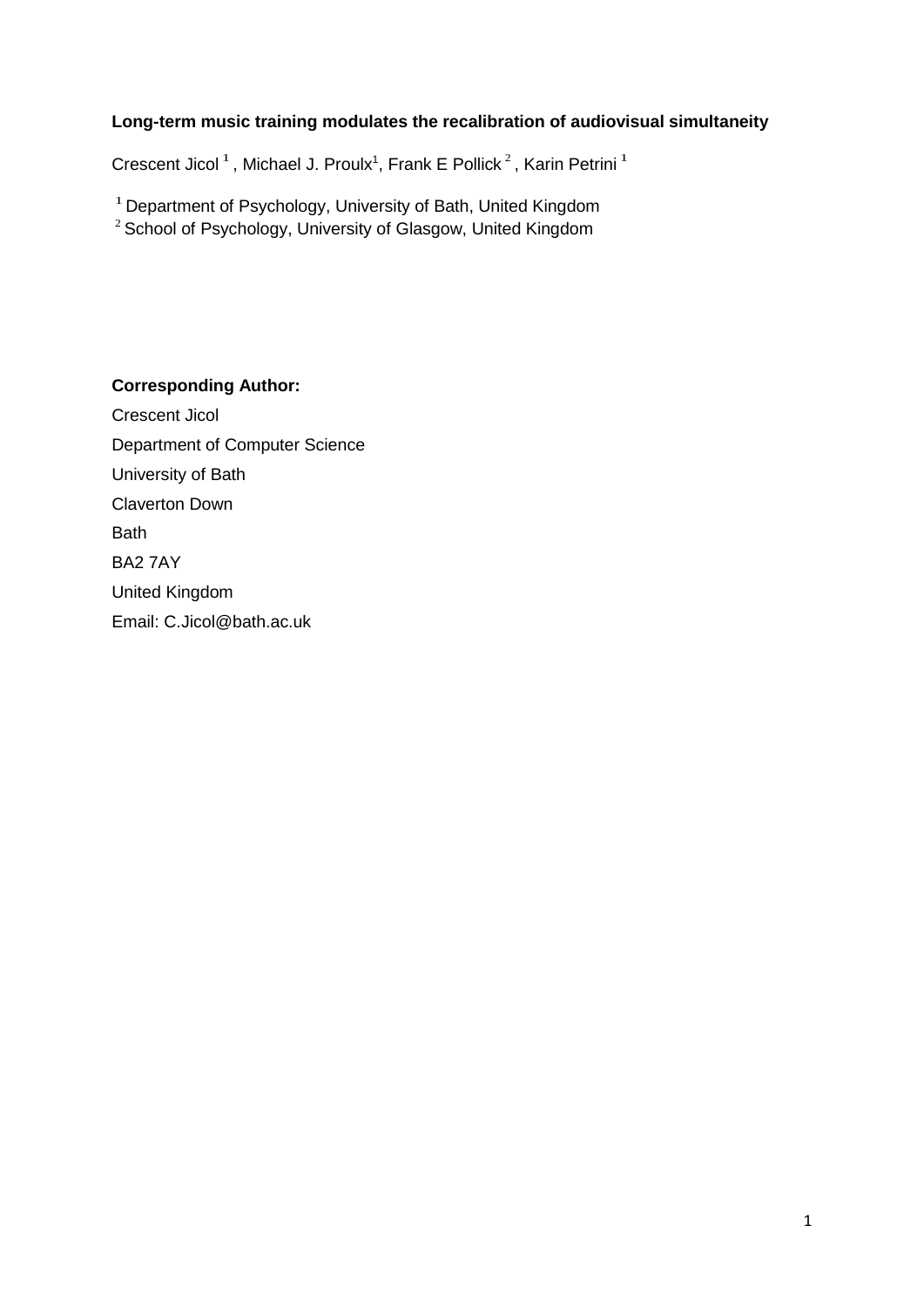## Supplemental Results



**Fig S1.** Fit to average proportion of "synchrony" responses as a function of audiovisual SOAs for the musicians (non drummers) group shown separately for no adaptation (blue), - 200 (magenta) and 200ms (green) adaptation conditions. Results for drumming displays are shown in the bottom panels and flash-beep displays in the top panels. Solid lines represent the best-fitting Gaussian curves while the asterisks represent the average data at each audiovisual SOA. The peak of the Gaussian curves provides an estimate of the PSS (point of subjective simultaneity), marked by the dashed vertical lines, while the width of the Gaussian represents the TIW (temporal Integration window). The error bars represent the standard error of the mean.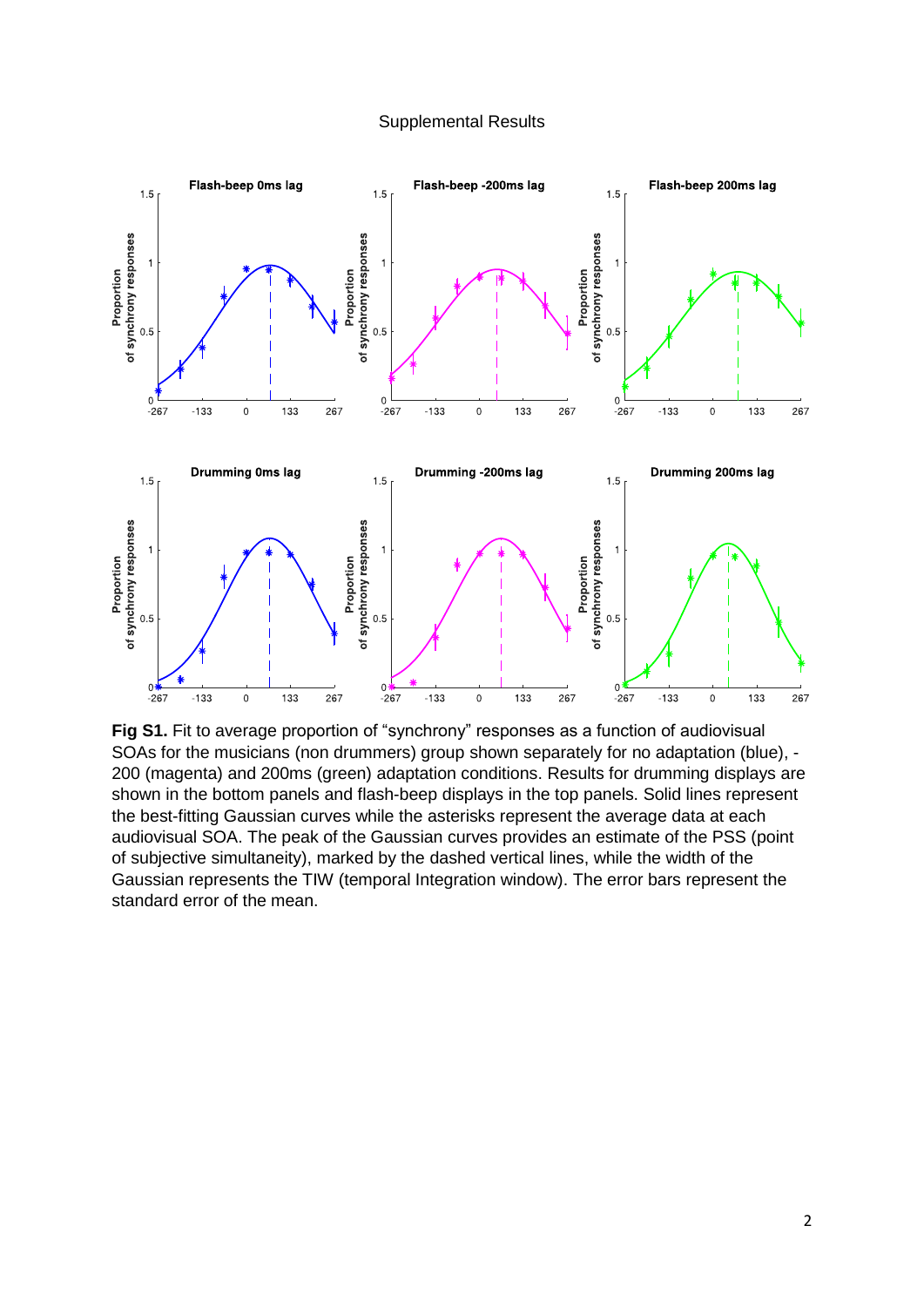

**Fig S2.** Fit to average proportion of "synchrony" responses as a function of audiovisual SOAs for the non-musicians group shown separately for no adaptation (blue), -200 (magenta) and 200ms (green) adaptation conditions and drumming (bottom panels). Results for drumming displays are shown in the bottom panels and flash-beep displays in the top panels. Solid lines represent the best-fitting Gaussian curves while the asterisks represent the average data at each audiovisual SOA. The peak of the Gaussian curves provides an estimate of the PSS (point of subjective simultaneity), marked by the dashed vertical lines, while the width of the Gaussian represents the TIW (temporal Integration window). The error bars represent the standard error of the mean.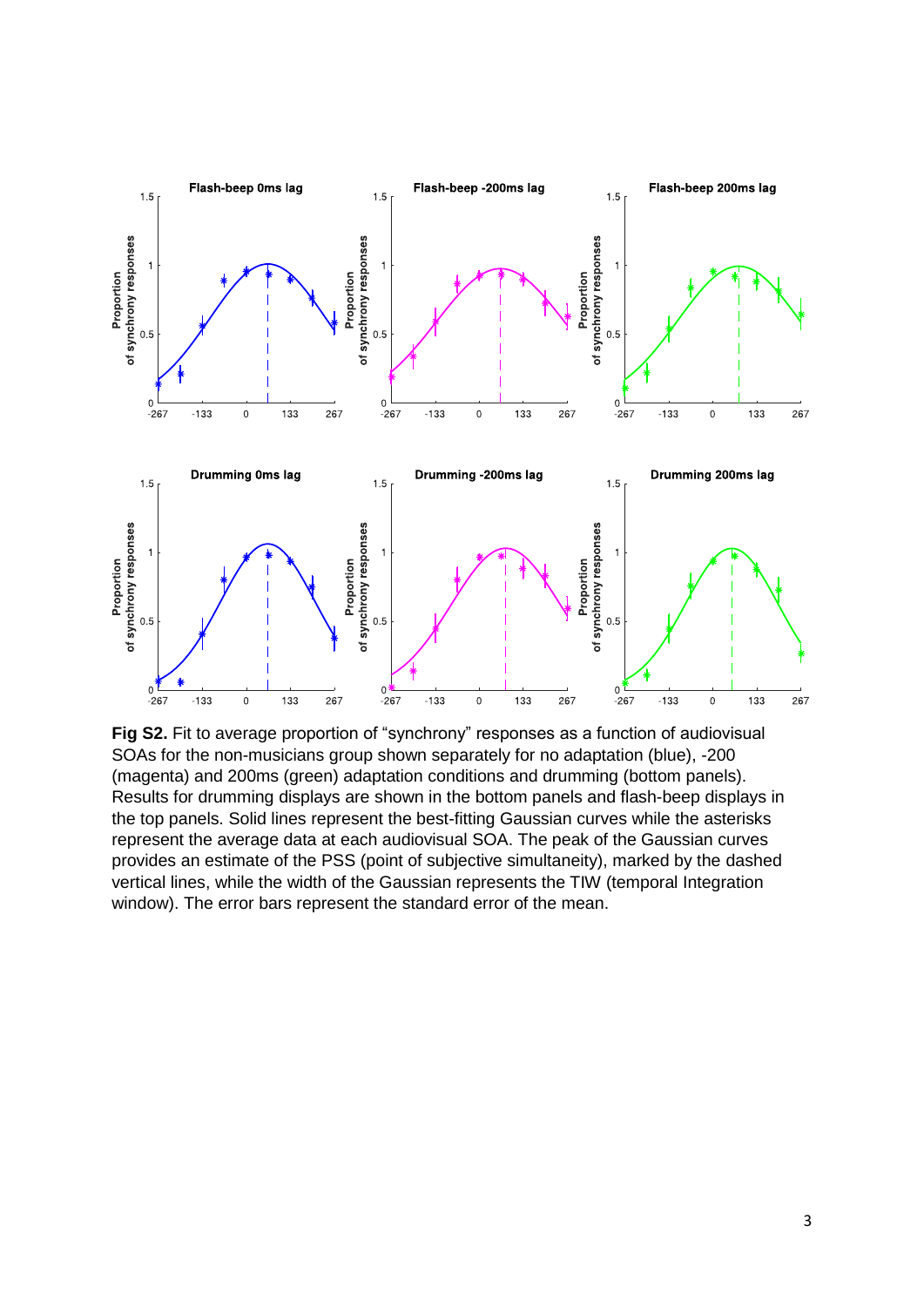

**Fig S3.** *Left:* PSS shift for non-musicians (NM), musicians (M) and drummers (D) after adaptation with the -200ms auditory leading fixed asynchrony lag (in blue for flash-beep displays and red for drumming displays). *Right:* PSS shift for non-musicians, musicians and drummers after adaptation with the +200ms visual leading fixed asynchrony lag (in blue for flash-beep displays and red for drumming displays). The PSS shift in milliseconds was calculated by subtracting the value of each individual PSS after adaptation from that before adaptation (i.e. from the baseline or PSS before any adaptation took place). The recalibration for musicians and drummers is mostly towards audio-leading asynchrony (negative values) for both adaptation conditions and both displays (drumming and flashbeep). For non-musicians recalibration is mostly towards visual-leading asynchrony (positive values) for both adaptation conditions and both displays (drumming and flash-beep). This trend is shown by the ANOVA results and by Fig. 1 in the manuscript. Error bars show standard error of the mean.



**Fig S4.** *Left*: TIW width for the non-musicians (NM), musicians (M) and drummers (D) in the baseline condition (before adaptation). *Middle*: TIW width for the non-musician, musicians and drummers after adaptation with the -200ms auditory leading fixed asynchrony lag (in blue for flash-beep displays and red for drumming displays). *Right:* TIW width for the nonmusician, musicians and drummers after adaptation with the +200ms visual leading fixed